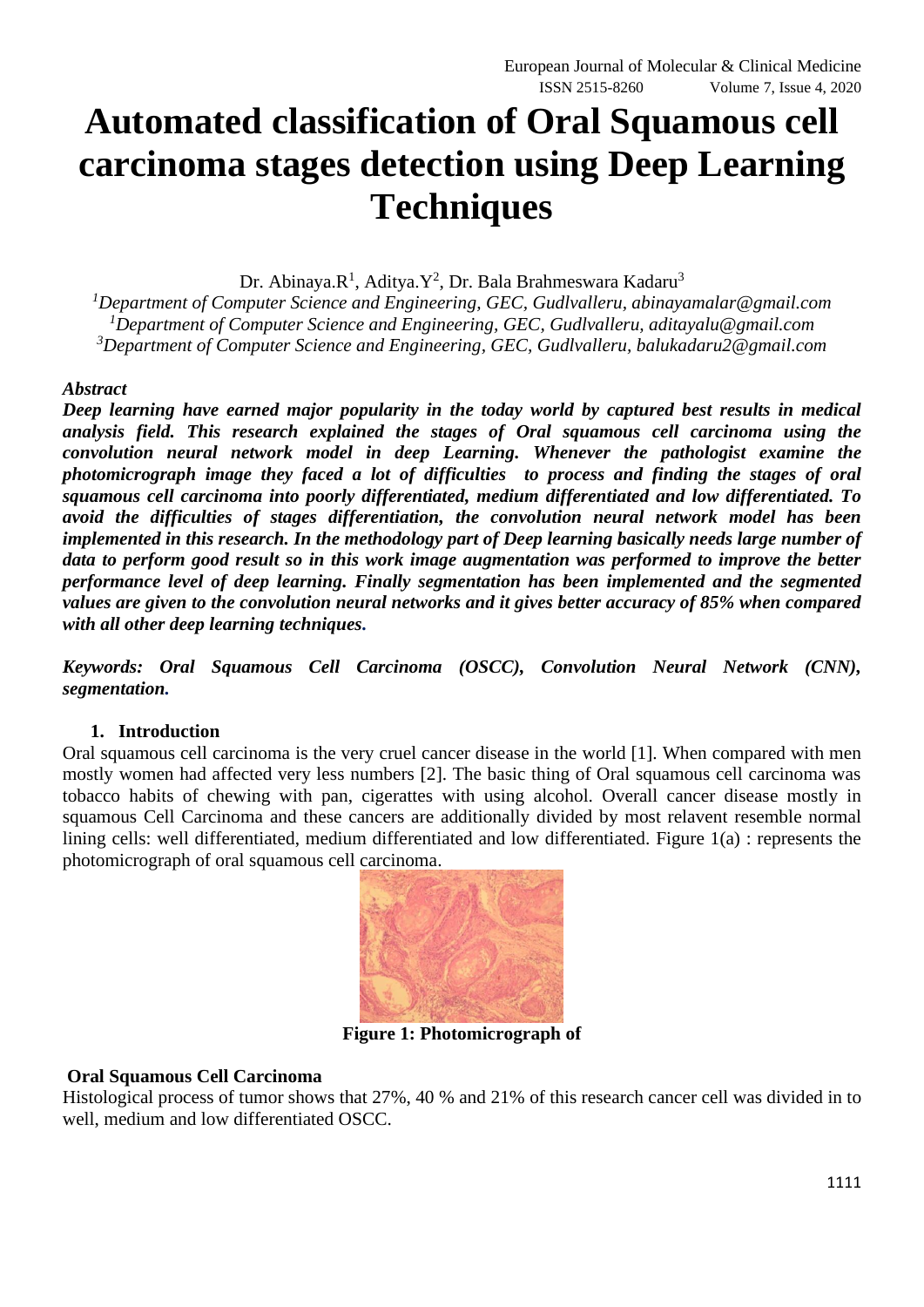European Journal of Molecular & Clinical Medicine





Fig 1(b): Poorly Differentiated Fig 1(c): Moderately Differentiated Fig 1(d): Well Differentiated

ISSN 2515-8260 Volume 7, Issue 4, 2020

Figure 1(b): shows the image of poorly differentiated OSCC, Figure 1(c): Shows the image of moderately differentiated, Figure 1(d): Shows the image of well differentiated. For male it is mostly affected in the area of tongue, internal mucosa and buccal mucosa/ buccal sulcus in females. Figure 1 (e): shows the overall architecture of the proposed classification system.



**Figure 1(e): Block Diagram of OSCC classification System**

# **2. Related Work**

In [Siyuan Lu et al] the authors assess the brain detection using Alexnet were the last three layers were replaced by the random weights and the rest of the parameters served as the initial values. In [ Merl James Macawile] proposed a work in calculation the WBC count in leukocytes through the pretrained convolutional neural network using Alexnet, GoogleNet, Resnet -101where Alexnet is the winner classifier. In [Paras Lakhani et al] evaluated the efficiency by detecting the Tuberculosis through two different DCNNs namely Alexnet and GoogleNet. In this work Pretrained Augmentation and untrained Augmentation results has been compared through ensembling both the results in which GoogleNet gives the best performance.

#### **3. Deep Learning**

Deep learning is a vast and famous approach for research field such speech, image processing and NLP [11]. Deep learning has the major technical concepts to change the entire image processing domain. In medical image processing analysis there is a number of techniques have been implemented. To representation of features directly from the data have to use the deep of learning techniques [12]. The most useful and challenging deep learning concept is Convolutional Neural Network here the various pretrained models which perform well compared with existing machine learning techniques. In the research methodology work, we concentrate on pretrained convolutional models [13].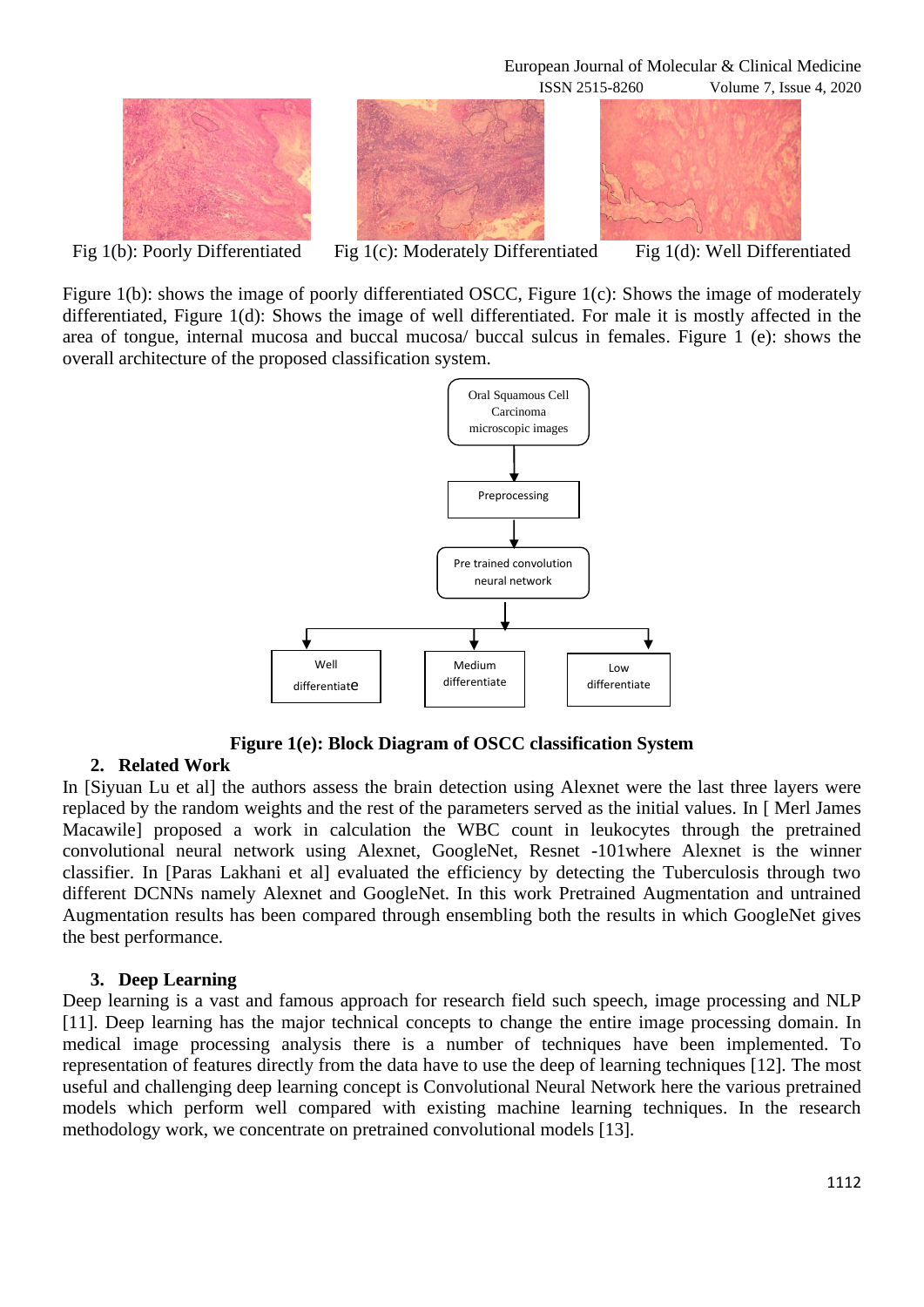# **4. Pre-Trained Convention Neural Network Models**

The pretrained networks are trained on more than a million images and can classify images into 100 object categories. The pretrained networks are trained on more than a million ImageNet databases, which is used in ImageNet Large-Scale Visual Recognition Challenge (ILSVRC). Using a pretrained network with transfer learning is typically much faster and easier than training a network from scratch. The Three different pre-trained CNN models have been evaluated in this paper namely Alexnet, Resnet 50, Googlenet.

#### **Alexnet**

Alexnet is the one of the unique architecture in the area of deep learning. It started from traditional machine learning computer vision and later stepped into deep learning. It was the first neural network in the 21st century. Alexnet is a deep learning network defined from the ImageNet [14]. It consists of eight learning layers in which five convolution layers and three fully connected layers. The convolution layers are responsible for the feature extraction while the fully connected layers are the regular neural networks. The output of the final fully connected layers is the softmax regression which is used for the classification [15]. The main aspects of the softmax are to take results and fit it into the forwarded distribution of 1000 classes [16] Figure 1: shows the architecture of alexnet.



#### **Max Pooling**

Max Pooling is a familiar technique in CNN part for pooling methods, pooling is a condition of non-linear down sampling. Max pooling classified in to image format to non-overlapping sub regions for which the output of each region is the maximum value. Max Pooling is a important concept to eliminates a nonmaximal value which in turn reduces the computation of the upper layers. This technique is a robust approach to reducing the dimensionality of intermediate responses.

#### **Dropout**

Dropout is a major concept that it is used for normalization. The idea is that the neural network contains multiple nodes. While provide regularization and fixed to the neural network is not biased to a particular result we have to perform the random dropping of the neurons in the network. This performs the dropout and we have to analyse the weightage of neurons to dropout and the network randomly chooses the neurons and dropout.

#### **Resnet 50**

It is the commonly used model in convolutional neural network. It is a very deep networks used in residual connections. It was first implemented by He et al., 2015.Residual Networks consists of multiple subsequent residual modules, which are constructed by Resnet architecture. Figure 2: shows the Resnet architecture.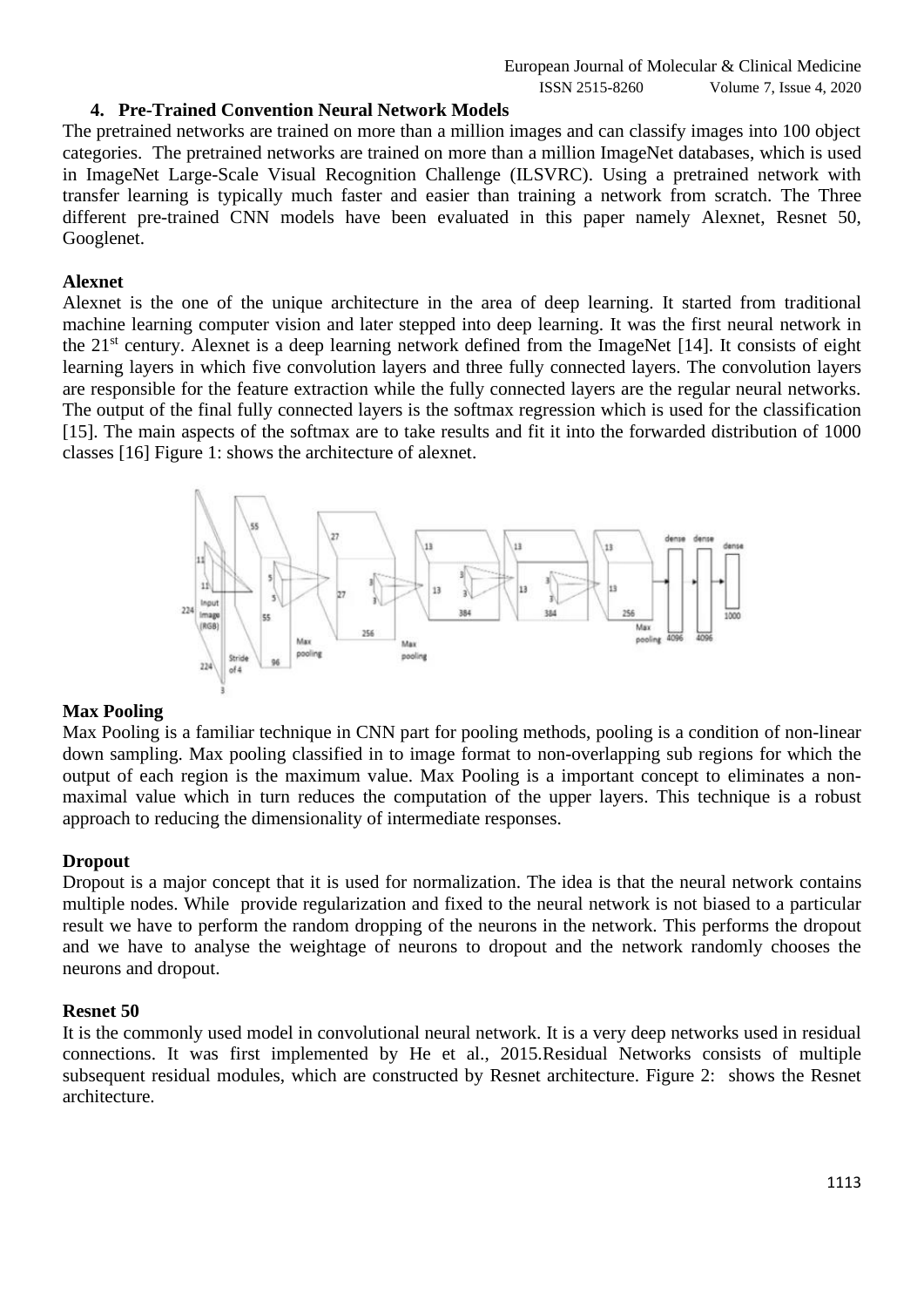# European Journal of Molecular & Clinical Medicine

ISSN 2515-8260 Volume 7, Issue 4, 2020

It has 152-layer model for ImageNet and it was ILSVRC 2015 topper in (3.57% top 5 error) [3]. the useage of resnet is even million of layers there also the resnet convert in to a network and then training process has been perform but sometimes the performance measurement might be reduced.

# **GoogleNet**

GoogleNet is a technique in CNN which is designed by google researcher. Googlenet has 22 layers and introduce for the initial stage of efficient "Inception "module. Also there are fully connected layers with only 5 million parameters, is twelve times bigger than Alexnet. Figure 3: The construction of GoogleNet.



Figure 3: The building block of GoogleNet.

The figure 3 is grounded on "Inception module" which is simply designing a decent local network topology (network inside network) after that stacking these modules one above the other. In this apply, the parallel filter on the input from preceding layer: Various receptive field sizes used in convolution (1x1, 3x3, 5x5) – Pooling operation (3x3). Finally concatenate all filter outputs organized depth-wise.

# **5. Proposed Methodology**

# **Preprocessing**

Here the input image is obtained from the electron microscopic is of the size 256 x 256. Next the ROI is selected manually for disease identification and the region cropped.

# **ROI Cropping**

For volumetric examinations, automatic freehand ROI technique, is presented in the system of microscopic image which is used. Using cell differentiation of OSCC, our proposed system categories automatically into well-differentiated group, moderately differentiated group and Poorly Differentiated group.



**Figure 4: ROI selected input image.**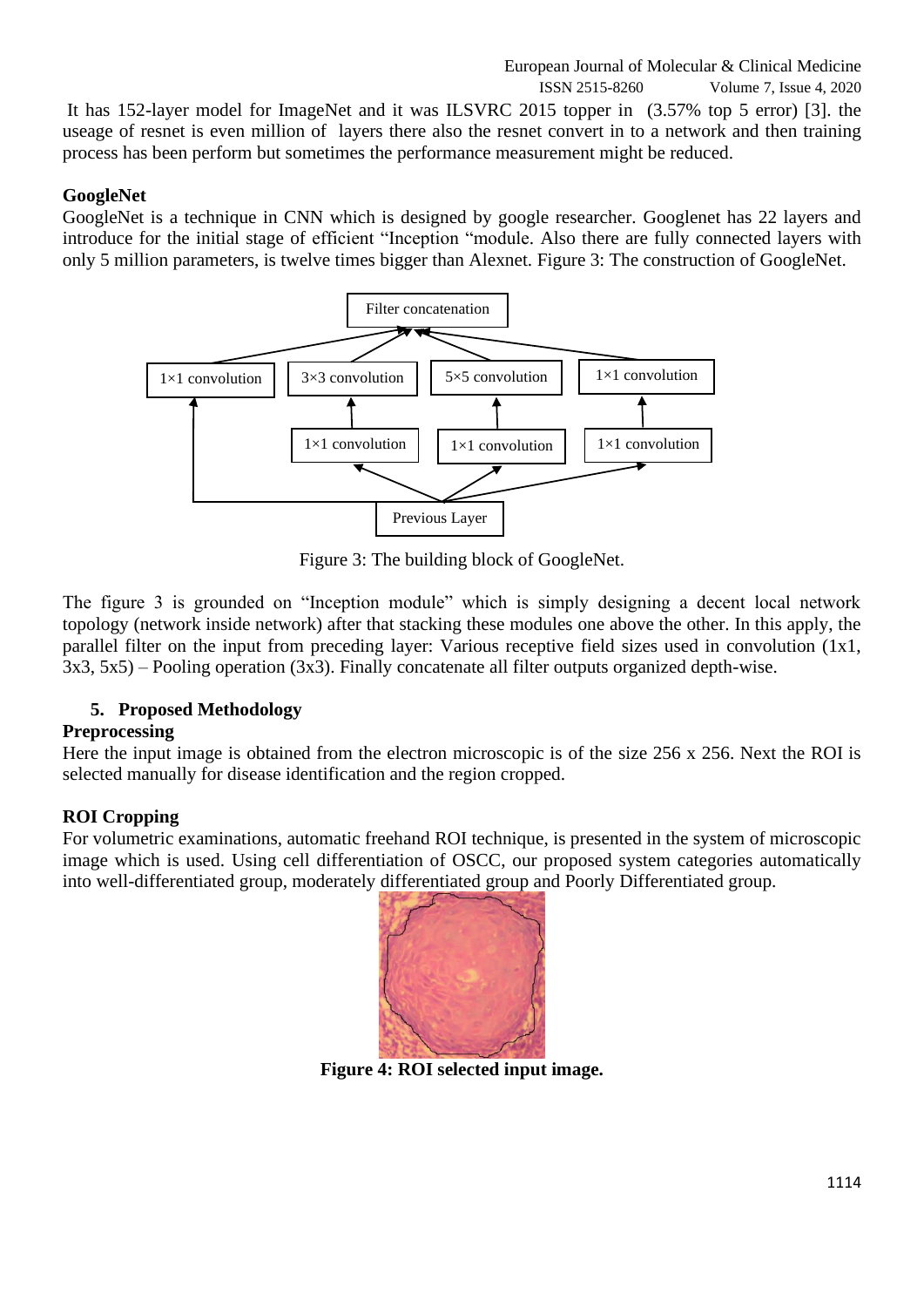# **7. Experimental Results**

## **Datasets**

The photomicrograph of OSCC shows the different stages that were collected from raja Muthiah Dental College and Hospital (RMDC & H) Annamalai university. Hematoxylin as well as eosin stained regions of OSCC showing well differentiated, poorly differentiated and moderately differentiated with (10 x magnification) higher magnification were taken.

#### **Image Augmentation for Deep Learning**

Deep networks basically require bulkier training data for good performance. Due to the scarcity of images, image augmentation is necessary for boosting the deep networks performance [5]. Augmenting randomized reprocessing operations such as resizing, reflection and rotation on training input images also prevents over fitting of network.

#### **Recognition of Disease using Pretrained Alexnet CNN**

The Alexnet consists of 8 layers of which the first five is the convolutional and the remaining three is the fully connected. It uses the different activation function called the ReLU (Rectified Linear Unit) after every convolution layers and it also has new types of processing called the dropout after FC layers 1 and 2.The input features are reduced from 154587 to 1024 before sending them to the fully connected by the arrangement of convolution and pooling layers. The detailed mapping of the proposed work of Alexnet is shown below:



**Figure:** Proposed work of the Pretrained Alexnet CNN.

In the above figure, the input image size is fixed to 227 x 227x3 in the input layer. In the input layer it contains the three feature map. The first is the convolution layer contains the activation function with 96 feature map and each map size is 55x55 where the filter size is 11x11 and the stride is 4 x 4.In the first max pooling the feature map remains as 96 with each of size 27 x 27, its filter size is 3 x 3 and the stride changes to 2 x 2.



Figure : Alexnet First Convolutional Layer Weights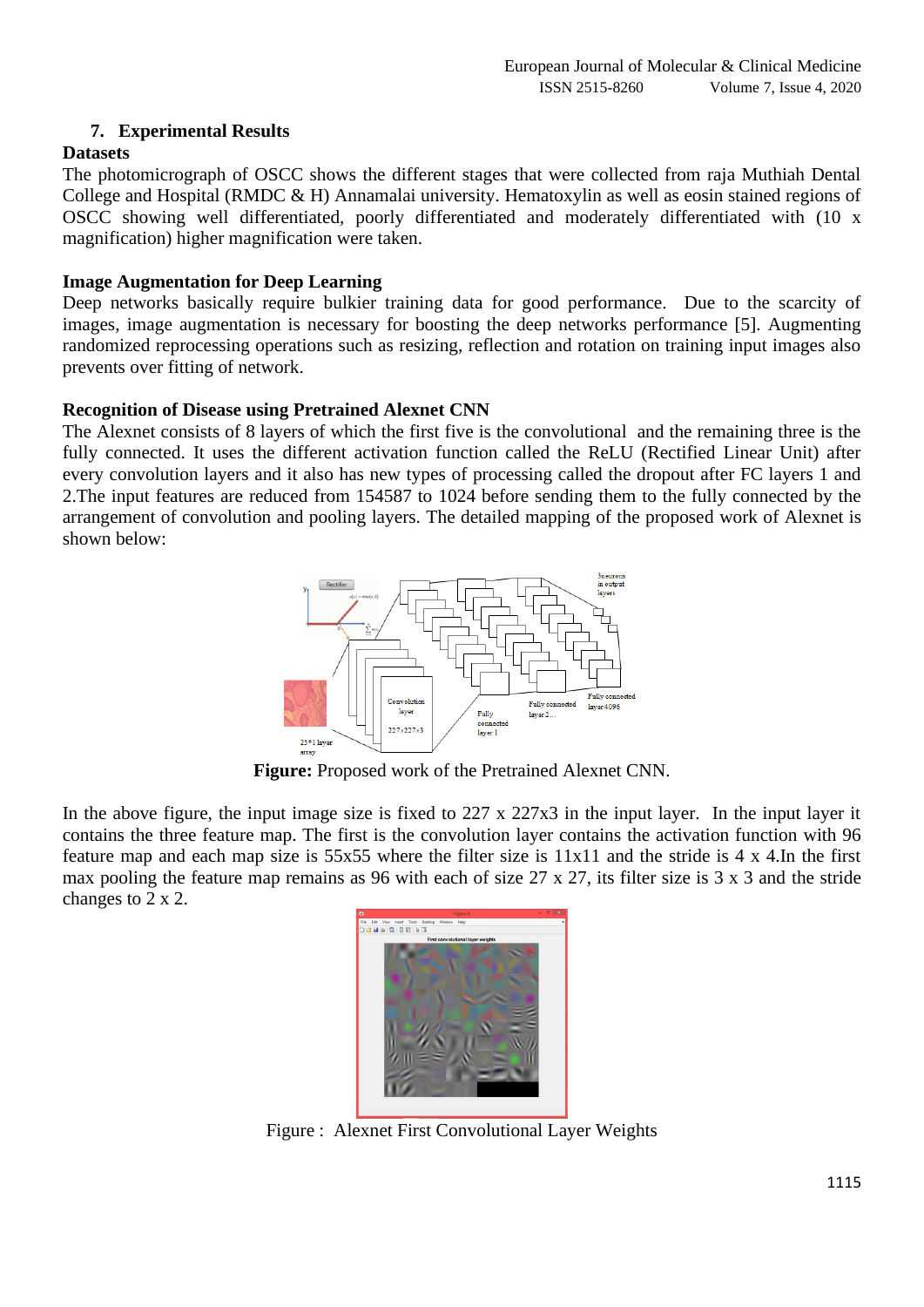In the second convolution layer the 256 feature map of size 23 x 23 has been obtained with the filter size is 5 x 5, stride is 1 x 1. In the second pooling the feature map remains unchanged but reduced in size to 11 x 11, the filter size reduces to 3 x 3, and the stride is 2 x 2. In the third convolution layer the feature map is increased to 384 with size 9 x 9 each, the filter size is 3 x 3 and stride is 1 x 1. In the fourth convolution layer the feature remains unchanged with size 7 x 7 , filter size 3 x 3 with the stride of 1 x 1. The fifth convolution layer the feature map is 256 with size 5 x 5 and filter size is 3 x 3 with the stride of 1 x 1. The third max pooling the feature map remains unchanged, the size of 2 x 2, the feature size is 3 x 3, the stride 2, 2.The output of the final max pooling layer is given 4096 fully connected nodes. The softmax classifier is used to categorize into three classes.

# **Recognition of disease using pretrained Resnet50 CNN**

Resnet50 has 177 layers in which 50 layers forms the residual layers. The input image of 224x 224 is taken as the input. Here the first convolution layers consists of 64 filters with 7 x 7 filter size with the stride 2 x 2 is processed.



Figure: Resnet50 First Layer Weights

Further the batch normalization is processed with 64 channels with Rectifier Linear unit as the activation function and with the max pooling of 3 x 3.Hence this steps is processed for the remaining all the resnet-50 layers. The final convolution yields 2048 parameters with the batch normalization of 2048 channels, with the average pooling of 1000 FC layer. Later softmax classifier is used to categorize the three classes into poorly differentiated, moderaly differentiated and well differentiated.

#### **Recognition of disease using Pretrained Googlenet convolution neural network**

The googlenet consists of 144 layered arrays with 22 layers deep. Figure : Proposed work of Pretrained Googlenet CNN.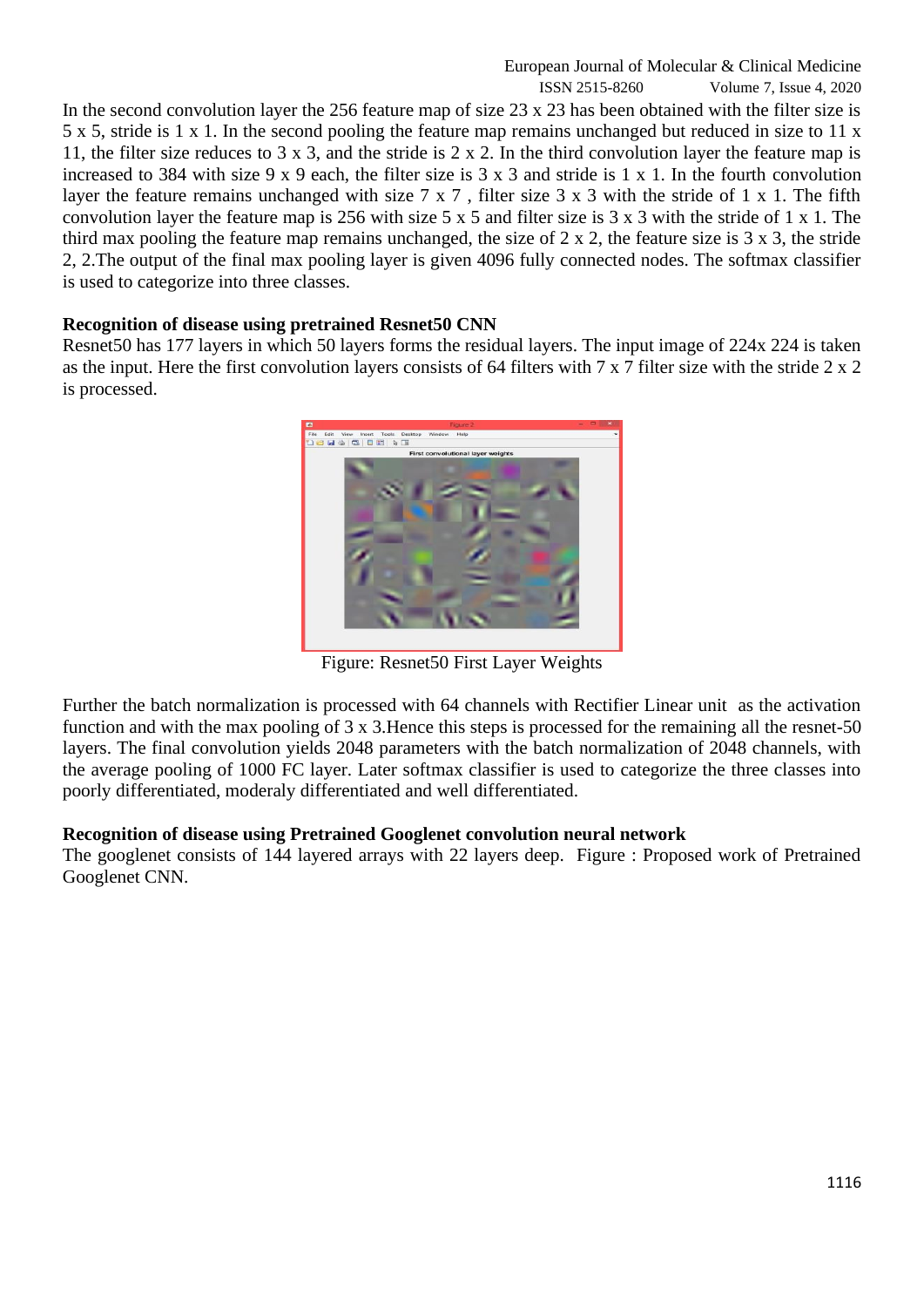

Figure: Proposed work of the Pretrained Googlenet CNN.

Here the input is resized into 224 x 224. The first covolutional layer consists of 64 filters with the size of 7  $x7 \times$  3convolutions with stride  $\left[ 2 \times 2 \right]$  with which it is activated using the Rectified Linear Unit with the max pooling and the channel is normalized with 5 channels per element and the process in continued for the next second convolution.



Figure: Googlenet First convolutional Layer Weights.

Next step it enters into the inception block with the convolution of 64 filters of 1 x 1 size of 192 convolution with the stride of [ 11] and this activated using Rectified Linear unit. This process is continued. The final convolutional layers is processed with depth concatenation with the average pooling of 40 % droout ratio and it gets flattern with the dense layer further it is categorized into three classes namely well differentiated, moderally differentiated and poorly differentiated.

# **Testing**

For testing the histopathological images of different stages were taken for prediction. The prediction of classes was computed by pre-trained neural network in MATLAB 2018b prediction analysis. The prediction matrix is given into three classes namely well differentiated, poorly differentiated, moderly differentiated.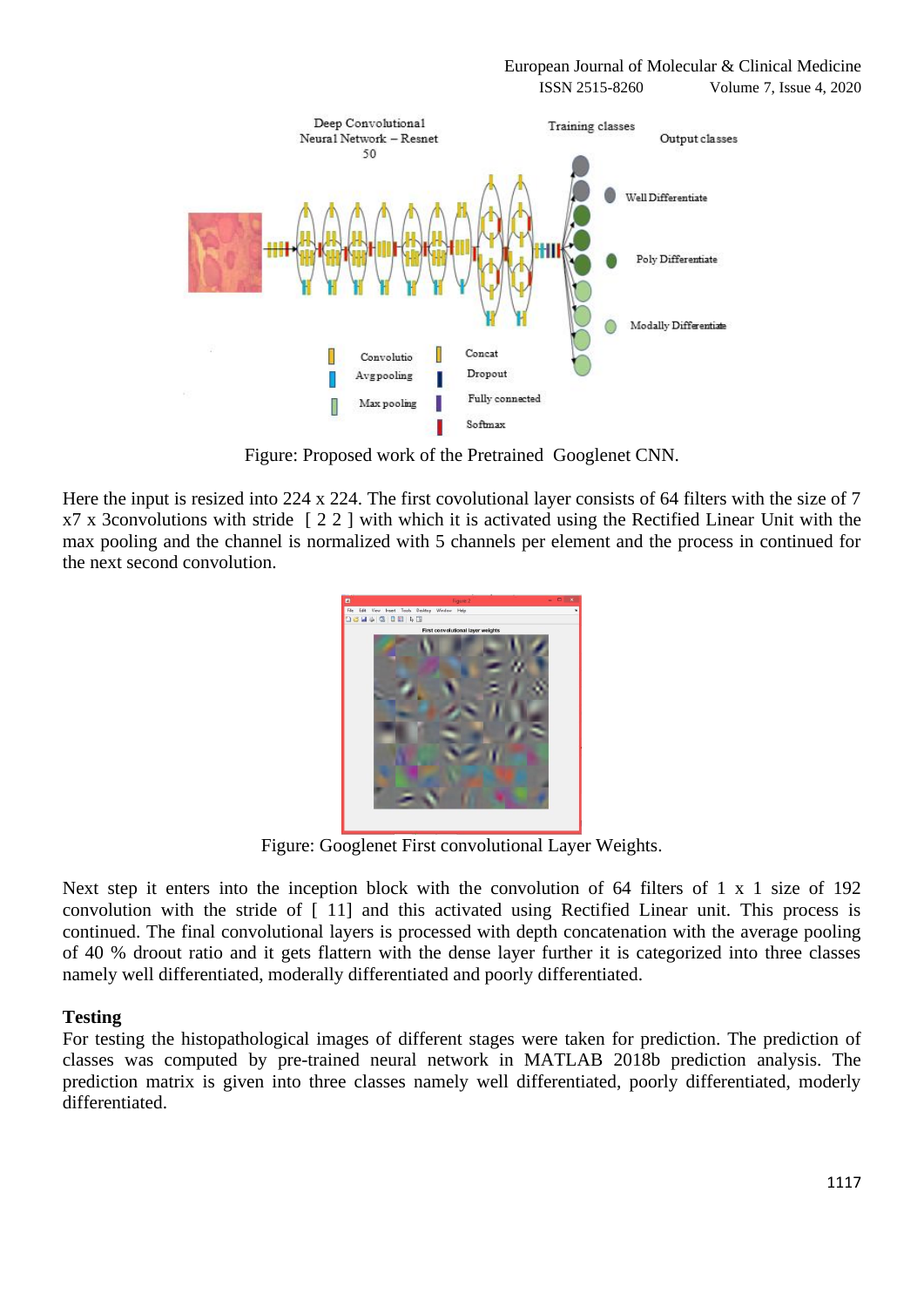# **Performance Measures**

The performance accuracy is calculated using confusion matrix based on predicted samples. The below table represents the performance evaluation of oral squamous cell carcinoma:

| Proposed            | Accuracy $(\%)$ | Precision $(\%)$ | Recall $(\%)$ | $F-Score(%)$ |
|---------------------|-----------------|------------------|---------------|--------------|
| Method              |                 |                  |               |              |
| - Of<br>Pre-trained |                 |                  |               |              |
| Neural Network      |                 |                  |               |              |
| Alexnet             | 82.91           | 91.11            | 91.11         | 91.11        |
| Resnet 50           | 83.20           | 93.23            | 93.23         | 93.23        |
| Googlenet           | 86.50           | 95.00            | 95.00         | 95.00        |

**Table 1: Performance evaluation on classification of OSCC stages using Pretrained CNN**

# **8. Conclusion**

This research was able to classify the OSCC stages on microscopic images using pretrained CNNs. Moreover upon comparison of the three CNN models (Alexnet, GoogleNet and Resnet-50) it was observed that GoogleNet performed best on the task of the classification of OSCC stages sample images as Compared to Alexnet and GoogleNet generating an global accuracy of 95%.

# **9. References**

- [1] Ramasamy Padma, Amitkumar Kalaivani, Sivapatham Sundaresan and Paulraj Sathish, Journal of Oral Maxillofacial Pathology, The relationship between the histological differentiation and disease recurrence of primary squamous cell carcinoma, Volume 21, Issue 3,2017.
- [2] Balaram, Sridhar H, Rajkumar T, Vaccarella S, Herrero R, Nandakumar A, Ravichandran K, Ramdas K, Sankaranarayanan R, Gajalakshmi V, Munoz N, Franceschi S, International Journal of Cancer, Oral Cancer in southern India: the influence of smoking, drinking and paan-chewing and oral hygiene, Volume 98, issue 3, March 2002.
- [3] Popa Didi Liliana, Faiq Baji, Popa Radu Teodoru, Overview of Deep Learning in Medical Imaging,Annals of the University of Craiova, Series :Automation , Computers, Electronics and Mechatronics, Volume 14, Issue 1,2017.
- [4] Kaiming He Xiangyu Zhang Shaoqing Ren Jian Sun Microsoft Research , 10 December 2015.
- [5] Ganesh B, Kumar C, National Conference on Emerging Trends in Computing Technologies, Deep Learning Techniques in image processing, ISSN 2395 – 1303, 2018.
- [6] Merl James Macawile, Vonn Vincent Quinones, Alejandro Ballado Jr, Jennifer Dela Cruz, Meo Vincent caya, " White Blood Cell Classification Using Convolutional Neural Network", 3rd International Conference on control and Robotics Engineering, 2018.
- [7] Pras Lakhani, Baskaran sundaram, Thoracic Imaging: Deep Learning at Chest radiography: Automated Classification of Pulmonary Tuberculosis by using Convolutional Neural Networks, 2017.
- [8] Siyuan Lu,Zhihai Lu, Yu-Dong Zhang, "Pathological brain detection based on Alexnet and transfer learning", Journal of computional Science, 2018.
- [9] P.Aurchana, P.Dhanalakshmi, "Grading of Oral Epithelial Dysplasia Using Multi-SVM", Journal of advanced Research in Dynamical and Control Systems, Volume 10, Issue 2018.
- [10] P.Aurchana, P.Dhanalakshmi, SVM Based classification of epithelial Dysplasia Using SURF and SIFT Features, International Journal of Pure and Applied Mathematics, Volume 117, No 15, 2017.
- [11] Bala Brahmeswara. Kadaru et al. "An integrated hybrid feature selection based ensuable learning model for parkinson and Alzheimer's disease prediction" ", International Journal of Applied Engineering Research, (IJAER**)**, Vol. 12, Number 22(2017),11989-12003.